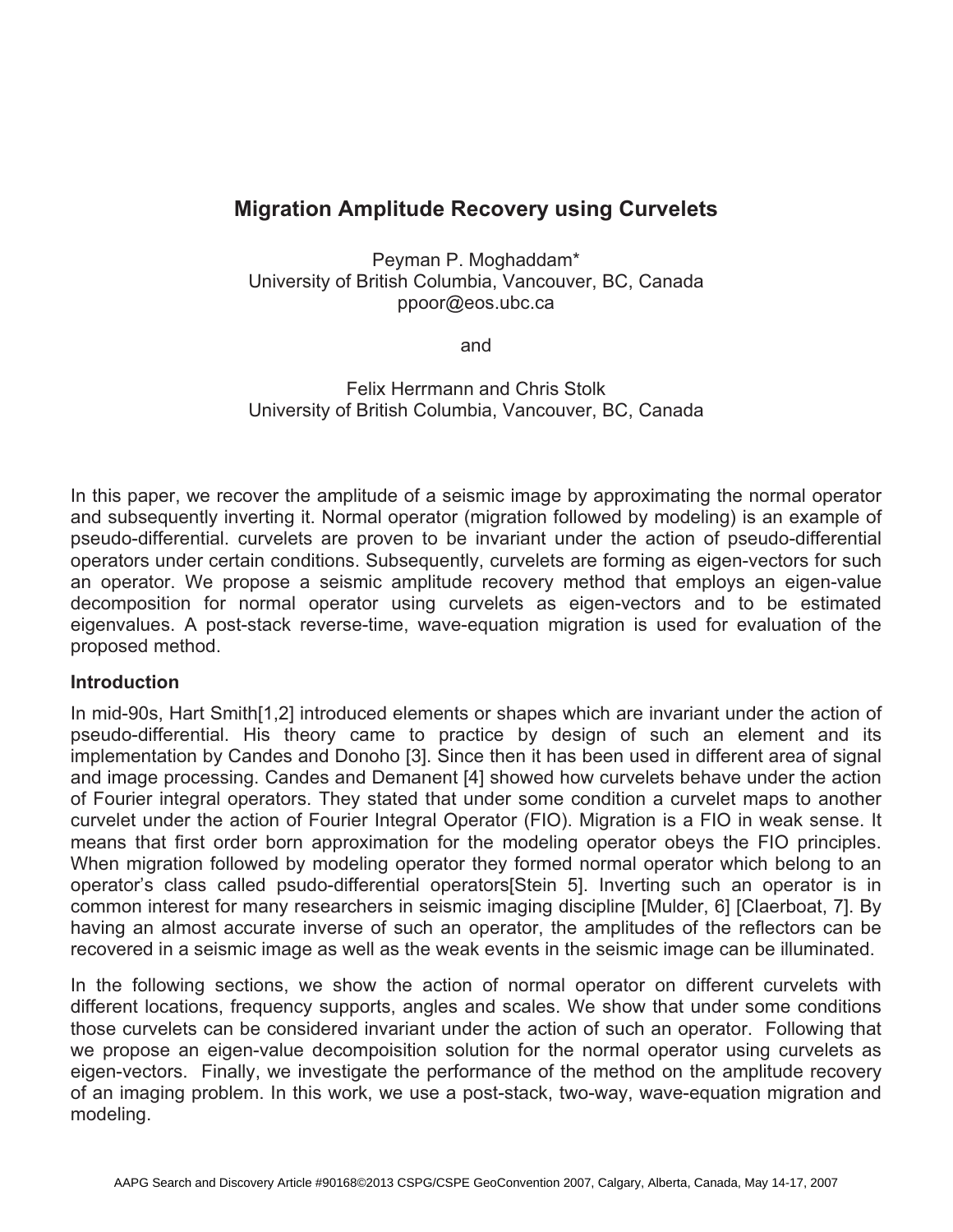# **Curvelets Invariance**

A curvelet  $\varphi_\mu$  is defined by its index  $\mu$  which is a triple  $(j,l,k)$  with  $j = 0,1,2,...$  is a scale parameter;  $l = 0,1,...,2^{\lfloor j/2 \rfloor - 1}$  is an orientation parameter ( $\lfloor x \rfloor$  is the integer part of *x*); and  $k = (k_1, k_2)$ ,  $k_1, k_2 \in \mathbb{Z}$  is the location parameter.

A distinguished feature of curvelet is that the action of a pseudo-differential operator( $\psi$ ) on curvelet elements is in some sense very simple. Roughly speaking, a curvelet  $\,\varphi_{\mu}^{}$  is mapped into another curvelet at a corresponding index  $\mu'$ , which is close, or identical to  $\mu$ . To be more specific, a pseudo-differential operator induces a mapping  $\mu \rightarrow \mu'$  with property that significant curvelet coefficients of  $\psi(\varphi_\mu)$  are located very close to  $\mu$ , itself. Following theorem exists under certain conditions,

Theorem 1. Let  $\psi$  be a pseudo-differential operator with a symbol of order zero and  $\psi$  is a bounded *L*<sub>2</sub>-operator. Then following error bound exists,

$$
\left\|\psi(\varphi_\mu) - a(\mu)\varphi_\mu\right\|_{L_2} \le C_N 2^{\left[j/2\right]} \qquad (1)
$$

Because of space constraints, we cannot possibly give a proof for theorems 1. However, we can refer to the works have been done in the micro-local analysis of the pseudo-differential operators [6,7,8].

### **Decomposition**

In seismic imaging, Normal operator is defined as action of migration followed by de-migration. This is an important operator since its inverse can correct for the inaccuracy created by migration process. Normal operator defined by  $(\psi = K^T K)$ , where *K* is the modeling operator (de-migration) and  $K^T$  is the migration operator.

Restating the theorem 1 we propose following decomposition of normal operator

$$
\psi = C^T D_\mu C \qquad (2)
$$

 $D_{\mu}$  is a diagonal matrix which contains the value of  $a(\mu)$  for each index  $\mu$ , *C* and  $C^{T}$  are curvelet and transpose of curvelet transform.

This decomposition is direct consequence of theorem 1, which states that each curvelet acts as an eigen-vector for the normal operator. Thus we can decompose the normal operator in a form of eigen-value decomposition with curvelets as eigen-vectors and unknown eigen-values.

# **Estimation of Eigen-Values**

To build  $D_{\mu}$  in eq.(2), we need to calculate  $a(\mu)$  for each index  $\mu$  which is infeasible. We propose a different method, which utilizes a reference reflectivity vector, *r* and solve following equation on elements of  $D_{\mu}$ ,

$$
\psi r = C^T D_\mu C r \rightarrow C^T diag(u) d_\mu = \psi r \tag{3}
$$

Where  $u = Cr$  and  $d_u$  is the diagonal elements of  $D_u$ .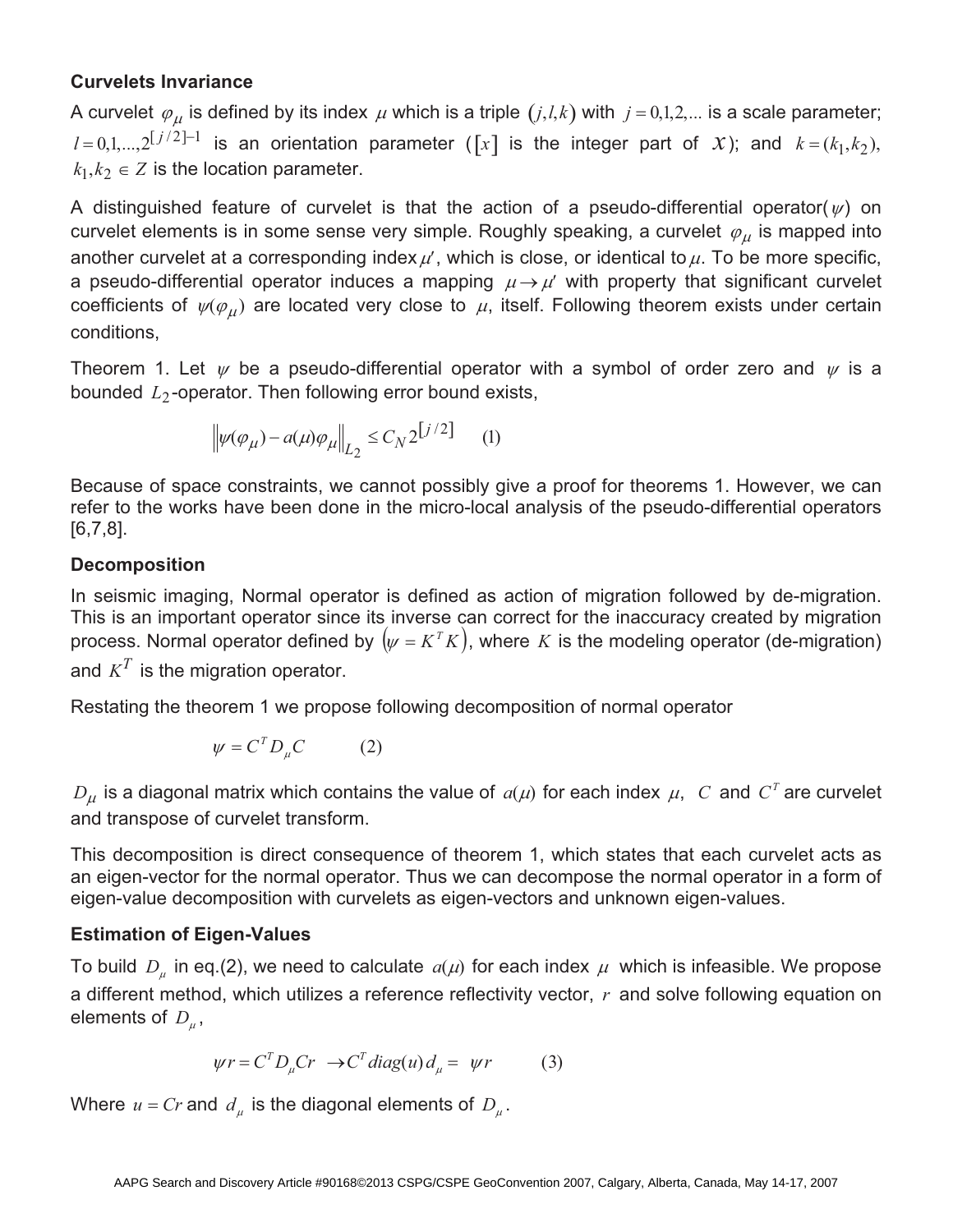We choose the reference vector r as migrated image which is our closest possible guess to the ideal choice (i.e., original reflectivity). We need to solve Eq.(3) for  $d_{\mu}$ , however this equation is underdetermined since the number of equations (size of model in physical domain) is less than number of unknowns (number of elements  $a(\mu)$ ). The reason is that the curvelet transform is redundant. To find a unique solution for  $d_{\mu}$ , we impose additional constraints on it.

We impose a penalty term that avoids abrupt changes in the adjacent elements in the curvelet basis. In other word, we solve following optimization problem for *d*

$$
\min_{d_{\mu}} \lambda_{\theta} \|D_{\theta} d_{\mu}\|_{L_2} + \lambda_{x} \|D_{x} d_{\mu}\|_{L_2} + \lambda_{y} \|D_{y} d_{\mu}\|_{L_2} \text{ subject to } C^T \text{diag}(u) d_{\mu} = \psi r \tag{4}
$$

Where  $D_{\theta}, D_{x}$  and  $D_{y}$  are the differentiation matrices along  $\theta$ , *x* and *y* coordinates in curvelet space.  $\lambda_{\text{rel}}$  are the Lagrange multipliers associated with each differentiation.

There is a simple solver for above optimization problem by solving following linear system of equations using linear solvers.

### **Examples**

Figure 1 shows three different curvelets in different locations and angles before and after applying the normal operator. The curvelet with steep angle does not survive after the action of operator since it is not in the aperture of the operator. However, the curvelets that are in the support of the operator remain invariant under the action of normal operator. It can be seen that curvelet with steep angle is more attenuated than the flat curvelet. This can be corrected during the operator decomposition.

Figure 2 shows the performance of our proposed method to approximate the action of normal operator and to recover the amplitudes by inverting it. Figure 2(a) shows the reflectivity model which is SEG-AA' salt model. Figure 2(b) shows the action of normal operator (migrateddemigrated) on the reflectivity shown in (a). The background velocity is SEG-AA' velocity model which is sufficiently smoothed. Figure 2(c) shows the action of approximated normal operator using our proposed method on the reflectivity shown in (a). Relative error in this case is 10%. Figure 2(d) shows the amplitude recovered image by applying the inverse of the approximation  $(\psi^{-1} = C^T D_{\mu}^{-1} C)$  on the migrated image.

# **Conclusion**

This work introduces a fast and robust approach for approximation of imaging operator, which can be used in amplitude recovery in seismic image. We formulated the approximation of normal operator as eigenvalue decomposition with curvelets as eigenvector. Applying the inverse of the decomposed operator on migrated image recovers image amplitude. Our proposed method is sufficiently faster than other krylov-based (i.e., CG, LSQR) methods since it evaluates the normal operator only once. In other paper of this proceeding we propose an inversion approach that utilizes this approximation to further enhance the SEG-AA' salt image.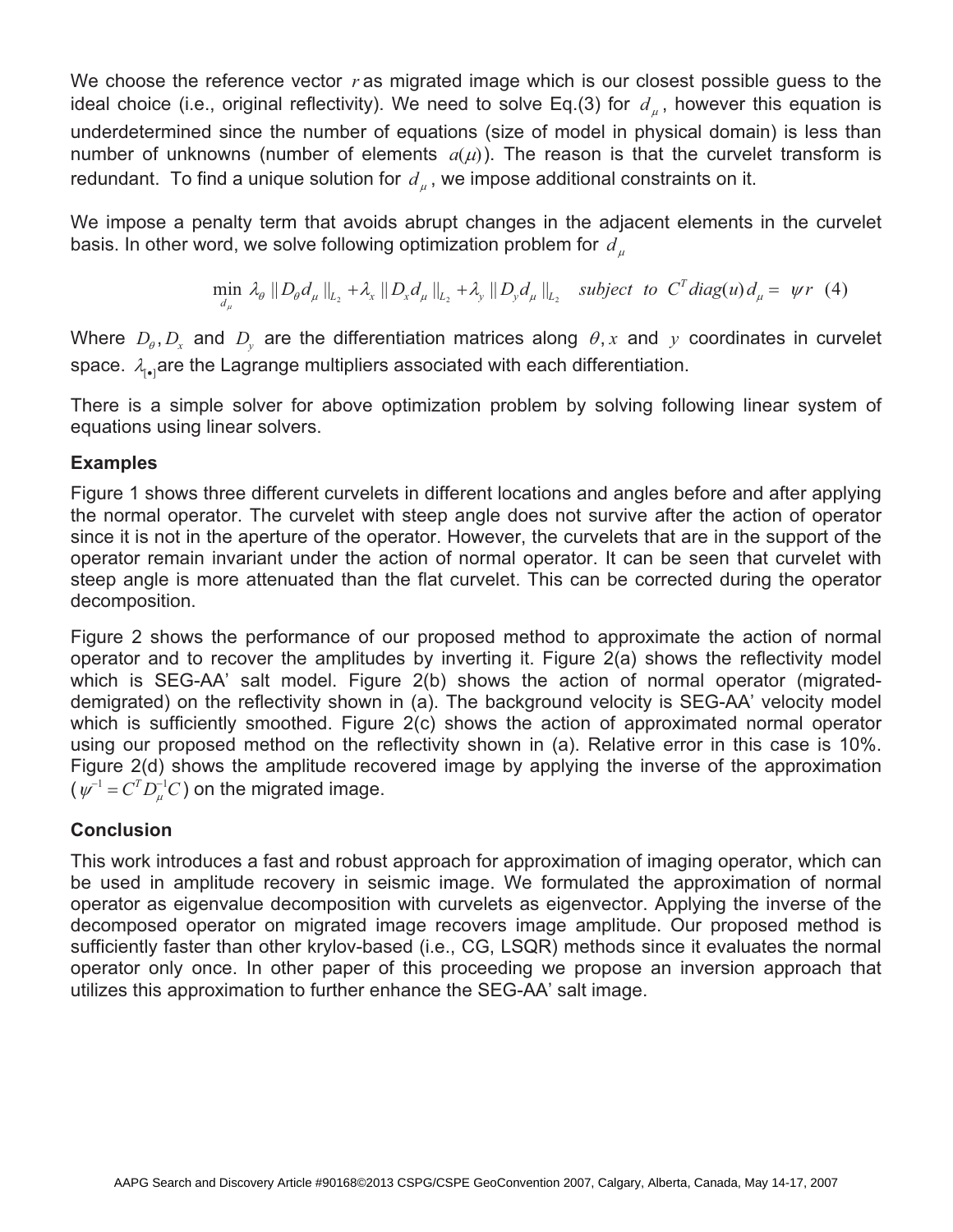#### **References**

1. H. Smith, A Hardy Space for Fourier Integral Operaotrs, J. Geom. Anal. 7 (1997)

2. H. Smith, A parametrix consrtuction for wave equations with \$C^{1,1}\$ coefficients, Ann. Inst. Fourier, Grenoble, 48, 3 (1998), 797-835

3. E. Candes, D. Donoho, curvelets - a surprisingly effective nonadaptive representation for objects with edges, in Curve and Surface Fitting, Vanderbilt University Press, Nashville, 2000, 105-120

4. E. J. Candes, D. L. Donoho, Continuous curvelet Transform II: Discretization and Frames, 2003.

5. E. J. Candes, D. L. Donoho, Continuous curvelet Transform I: Resolution of the Wavefront Set, 2003.

6. E. Stein, Harmonic Analysis, Princeton University Press, Princeton NJ, 1993

7. E. J. Candès and L. Demanet (2002). curvelets and Fourier Integral Operators, to appear Comptes-Rendus de l'Academie des Sciences, Paris, Serie I.

8. H. Smith, A Hardy Space for Fourier Integral Operaotrs, J. Geom. Anal. 7 (1997)